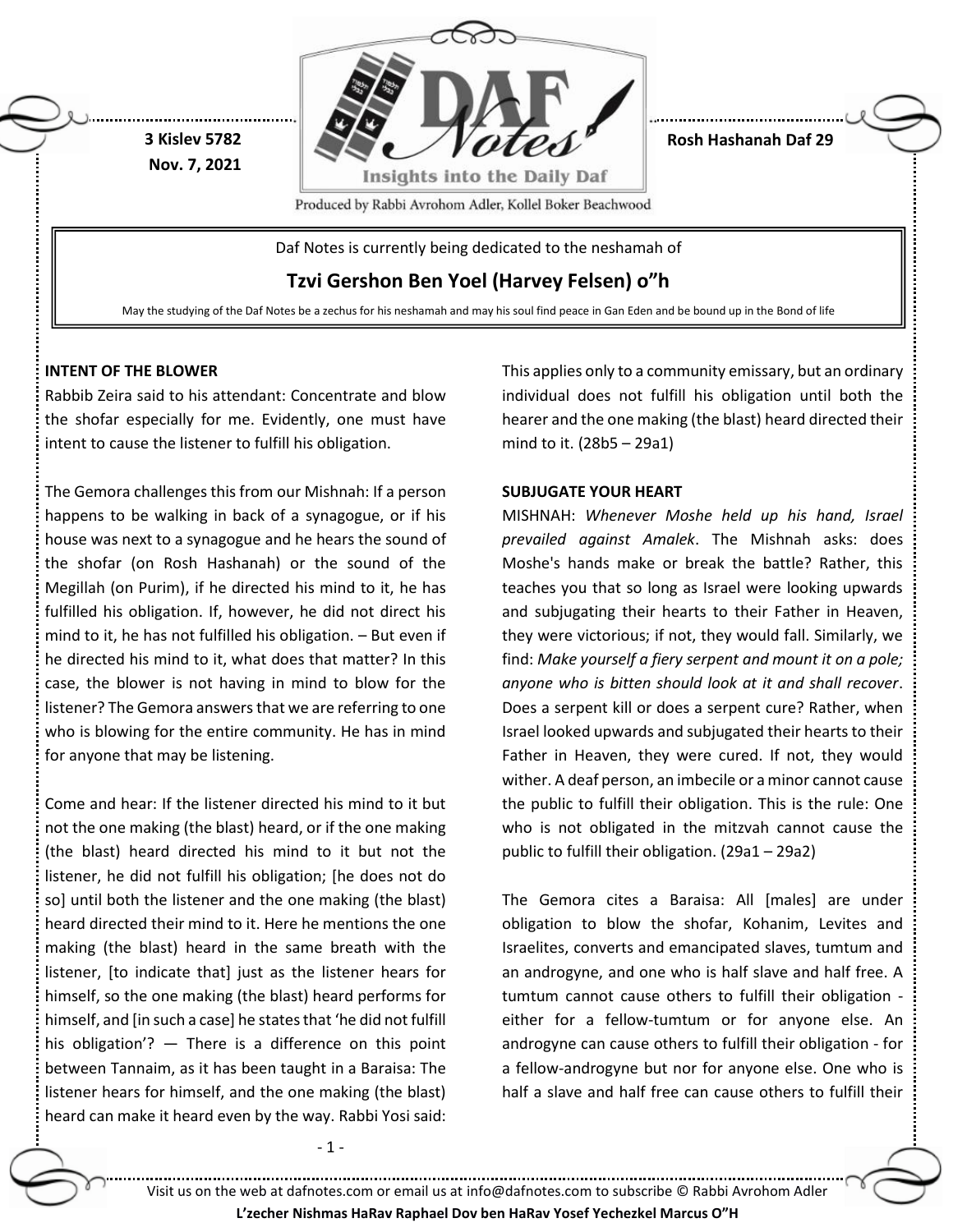

obligation - neither for one in the same condition nor for anyone else. (29a2 – 29a3)

The Master has here said: All are under obligation to blow the shofar, Kohanim, Levites and Israelites. Is not this selfevident? If these are not obligated, who is? — This had to be stated. For you might have argued: Seeing that it is written: A day of blowing it shall be to you, this obligation devolves upon those who are obligated to blow only on one day a year, but since these Kohanim participate in the blowings all through the year, as it is written: And you shall blow with your trumpets over your olah-offerings, I might think that they are not bound [to observe this blowing]. Therefore we are told [that this is not so]. Is there any analogy? You cite trumpets and we speak of shofar!? No; [what you must say is]: This had to be stated. For I might argue that since we have learned in a Mishnah: The Yovel is on the same footing as Rosh Hashanah in respect of blowing the shofar and blessings, those to whom the injunction of the Yovel applies have to keep the mitzvah of Rosh Hashanah, and since these Kohanim do not come under the obligations of the Yovel, as we have learned in a Mishnah: Kohanim and Levites may sell at any time and redeem at any time, therefore they are not bound to keep the mitzvah of Rosh Hashanah. Therefore we are told [that this is not so]. (29a3)

One who is half a slave and half free can cause others to fulfill their obligation - neither for one in the same condition nor for anyone else.

Rav Huna infers from the Baraisa that he can blow for himself and he will fulfill his obligation. Rav Nachman said to Rav Huna: What is the reason why he may not cause others to fulfill their obligation? Because the side of slavery [in himself] cannot cause for the side of freedom

 $1$  This is due to the principle that all Jews are responsible for each other and it is considered as if the one reciting the blessing is still obligated in the blessing.

 $\ddot{\phantom{a}}$ 

[to fulfill the mitzvah]. In regard to himself similarly, the side of slavery should not be able to cause for the side of freedom in himself [to fulfill the mitzvah]? No, said Rav Nachman; he cannot cause himself [to fulfill the mitzvah] either. It has been taught in a Baraisa to the same effect: One who is half slave and half free cannot cause [the mitzvah to be fulfilled] even for himself. (29a3 – 29a4)

Ahavah the son of Rabbi Zeira teaches that one can make a blessing for another even if he already fulfilled his obligation for that particular blessing. $1$  This rule does not apply to the blessing on bread and the blessing on wine. One who has not yet fulfilled his obligation can cause someone else to fulfill his obligation [by reciting the blessing for him], but if one has already fulfilled his obligation, he cannot cause another to fulfill their obligation.

Rava inquires: What is the rule with regard to the blessing for bread said over the matzah and the blessing for wine said in the kiddush? Do we say that since [the partaking of these] is obligatory, he can cause others to fulfill their obligation, or have we here perhaps only an [optional] blessing, not an obligation? — Come and hear, since Rav Ashi said: When we were at the house of Rav Pappi, he used to say the kiddush for us, and when his sharecroppers came from the fields he used to make the kiddush for them.

Our Rabbis taught: A man should not break off a piece of bread<sup>2</sup> for visitors unless he eats with them, but he may break bread for his children and the members of his household so as to train them in the performance of mitzvos. In the reciting of [the blessing over] Hallel and the Megillah, even though he has already performed [the

<sup>&</sup>lt;sup>2</sup> And make the blessing of hamotzi.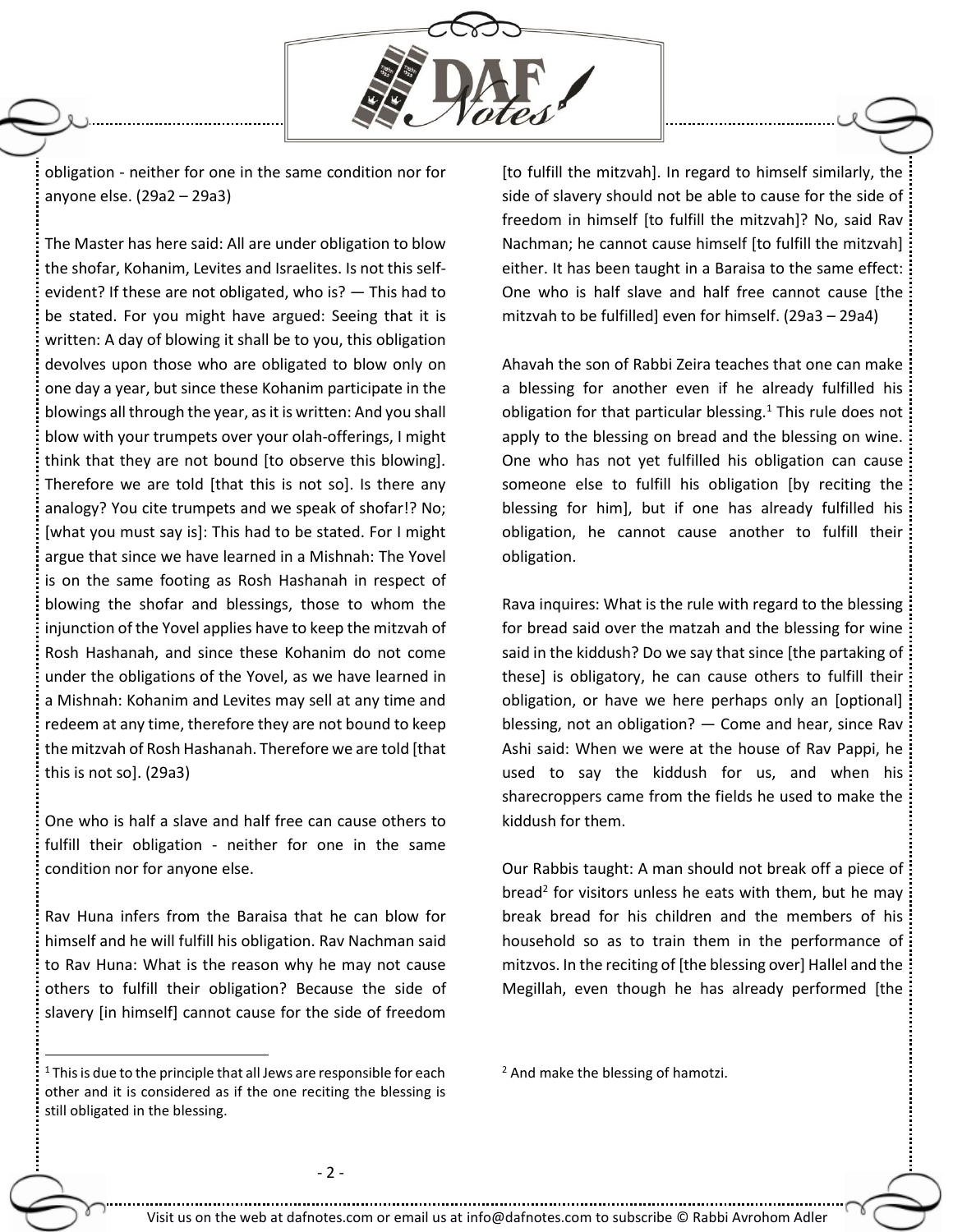

obligation] for himself, he may cause others [to fulfill their obligation. (29a4 – 29b)

#### WE SHALL RETURN TO YOU, RA'UHU BEIS DIN

MISHNAH: When Rosh Hashanah falls out on Shabbos, they would blow the shofar in the Beis Hamikdosh but not in the provinces. Once the Beis Hamikdosh was destroyed, Rabban Yochanan ben Zakkai instituted that they should blow any place that there was a Beis Din. Rabbi Elozar said: Rabban Yochanan ben Zakkai instituted this practice only by the Beis Din of Yavneh. They said to him: Both in Yavneh and in any place there was a Beis Din.

And in another aspect was Jerusalem superior to Yavneh: Any city which could see Yerushalayim, and could hear, and was near and could come to Yerushalayim would blow on Shabbos. Regarding Yavneh, they would blow only in the Beis din itself. (29b2)

Where [in the Scripture] is this rule derived? — Rabbi Levi bar Lachma said: One verse says: a rest day, a remembrance of teruah sounding, while another verse says: it is a day of teruah sounding to you! [Yet] there is no contradiction, as one refers to a festival which falls on Shabbos, and the other to a festival which falls on a weekday.

Rava said: If the prohibition [on Shabbos] is from the Torah, how could the shofar be blown in the Temple? And besides, [the blowing] is no labor that a Scriptural verse should be needed to exclude it. For it was taught in the school of Shmuel: [When it says]: You shall do no laborious work [on Rosh Hashanah], this excludes the blowing of the shofar and the taking of bread from the oven, these being kinds of skill and not work! — No, said Rava: According to the Torah it is allowed, and it is the Rabbis who prohibited it as a precaution; as stated by Rabbah; for Rabbah said: All are under obligation to blow the shofar but not all are skilled in the blowing of the shofar. [Hence] there is a danger that perhaps one will take it in his hand [on Shabbos] and go to an expert to learn and carry it four amos in a public domain. The same reason applies to the lulav and the same reason to the Megillah. (29b2 – 29b3)

The Mishnah had stated: Once the Beis Hamikdosh was destroyed, Rabban Yochanan ben Zakkai instituted etc.

Our Rabbis taught: Once Rosh Hashanah fell on a Shabbos [and all the towns assembled], and Rabban Yochanan ben Zakkai said to the sons of Beseirah: Let us blow the shofar. They said to him: Let us discuss the matter. He said to them: Let us blow and afterwards discuss. After they had blown they said to him: Let us now discuss the question. He replied: The shofar has already been heard in Yavneh, and one should not refute after the deed has been done. (29b3 – 29b4)

The Mishnah had stated: Rabbi Elozar said: Rabban Yochanan ben Zakkai instituted this practice only by the Beis Din of Yavneh. They said to him: Both in Yavneh and in any place there was a Beis Din.

[What] they said to him is the same as the dictum of the first Tanna? — There is a difference between them, namely, in the case of a temporary Beis Din. (29b4)

## **DAILY MASHAL**

#### **POWER OF PRAYER**

The Mishnah states that whenever Moshe held up his hand, Israel prevailed [against Amalek]. The Mishnah asks, do Moshe's hands make or break the battle? Rather, this teaches you that so long as Israel were looking upwards and subjugating their hearts to their Father in Heaven, they were victorious; if not, they would fall.

The Netziv in Merumei Sadeh asks on the Mishnah's question. What was so strange about Moshe's hands